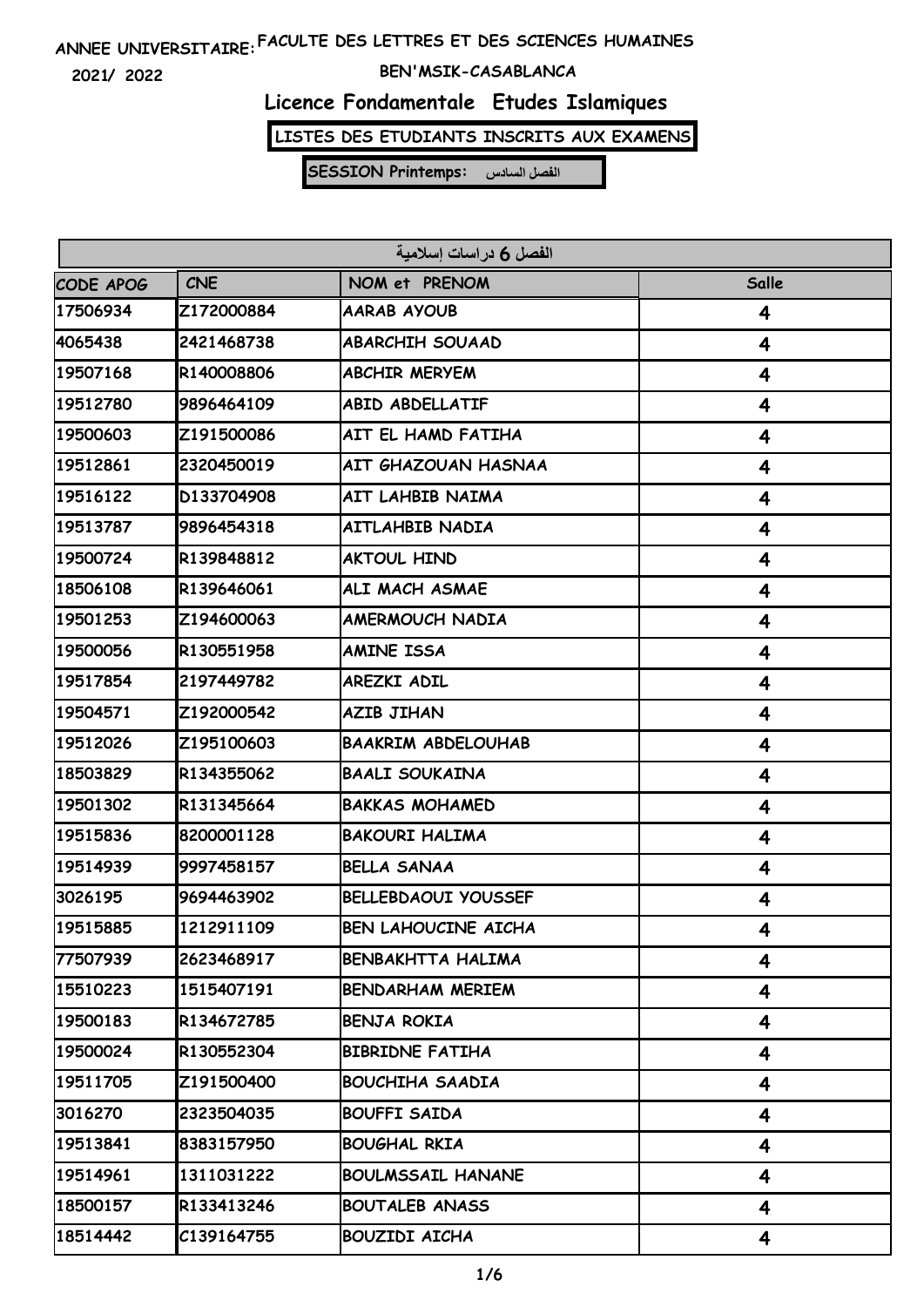**2021/ 2022**

#### **BEN'MSIK-CASABLANCA**

# **Licence Fondamentale Etudes Islamiques**

**LISTES DES ETUDIANTS INSCRITS AUX EXAMENS**

| الفصل 6 دراسات إسلامية |            |                            |       |  |
|------------------------|------------|----------------------------|-------|--|
| CODE APOG              | <b>CNE</b> | NOM et PRENOM              | Salle |  |
| 14503934               | 1412400572 | <b>BYGUERTAL MERYEM</b>    | 4     |  |
| 17506018               | R137616866 | <b>CHANDALI SOUKAINA</b>   | 4     |  |
| 14500971               | 1411386415 | <b>CHARHADDINE YOUSSEF</b> | 4     |  |
| 13004784               | 1311373194 | CHAYAD FATIMA EZZAHRA      | 4     |  |
| 13011171               | 1311363834 | <b>CHEJJAR IMANE</b>       | 4     |  |
| 19514054               | 9191781329 | CHTIOUI FATIMA             | 5     |  |
| 18503528               | R130082389 | <b>DGHOUGHI ASSIA</b>      | 5     |  |
| 19513414               | R136677174 | <b>DRIOUCH IMANE</b>       | 5     |  |
| 19515166               | 2299454897 | <b>ECHAHIR RAJAA</b>       | 5     |  |
| 18503824               | R139260853 | <b>EDDAHBI ABDELILAH</b>   | 5     |  |
| 19513405               | Z195700853 | EL IDRISSI SIHAM           | 5     |  |
| 18503846               | R132684349 | EL ALMOUSSI BAHIJA         | 5     |  |
| 15511359               | 1513012874 | EL BERKAOUI HASNA          | 5     |  |
| 19513074               | 2199529820 | EL HAMDI MOHAMED AMINE     | 5     |  |
| 17511699               | 1028354064 | EL HAZDOURI HAJAR          | 5     |  |
| 19513428               | 9694044814 | EL HEIRECH ILHAM           | 5     |  |
| 15512328               | 1329353023 | EL KHERRAZI IBTISSAM       | 5     |  |
| 16509621               | 0832359119 | EL OMARI HALIMA            | 5     |  |
| 15510402               | 1412289894 | EL OUARDI LEKBIR           | 5     |  |
| 17503519               | R138381111 | EL WAHID ALA-EDDINE        | 5     |  |
| 18503530               | R137261128 | EL WAHID NOURA             | 5     |  |
| 16506791               | Z161500627 | <b>ELAALLAM MOHAMMED</b>   | 5     |  |
| 19500051               | P130109470 | EL-ANAYA KHADIJA           | 5     |  |
| 19500031               | R131588692 | EL-ASRY BRAHIM             | 5     |  |
| 18513280               | 2299466083 | <b>ELATRACH MOHAMED</b>    | 5     |  |
| 19513776               | 2097832821 | <b>ELBADAOUI HANANE</b>    | 5     |  |
| 19514625               | 2320058617 | ELBOUBKRI HAKIMA           | 5     |  |
| 19510546               | R148019700 | <b>ELGHASSAL MERIEM</b>    | 5     |  |
| 19500833               | R132322483 | ELGHAZOUANI ACHIK AYMEN    | 5     |  |
| 19517403               | 2624028066 | ELIDRISSI KALTOUM          | 5     |  |
| 19506674               | R137639905 | ELKHAILI SALAHDDINE        | 5     |  |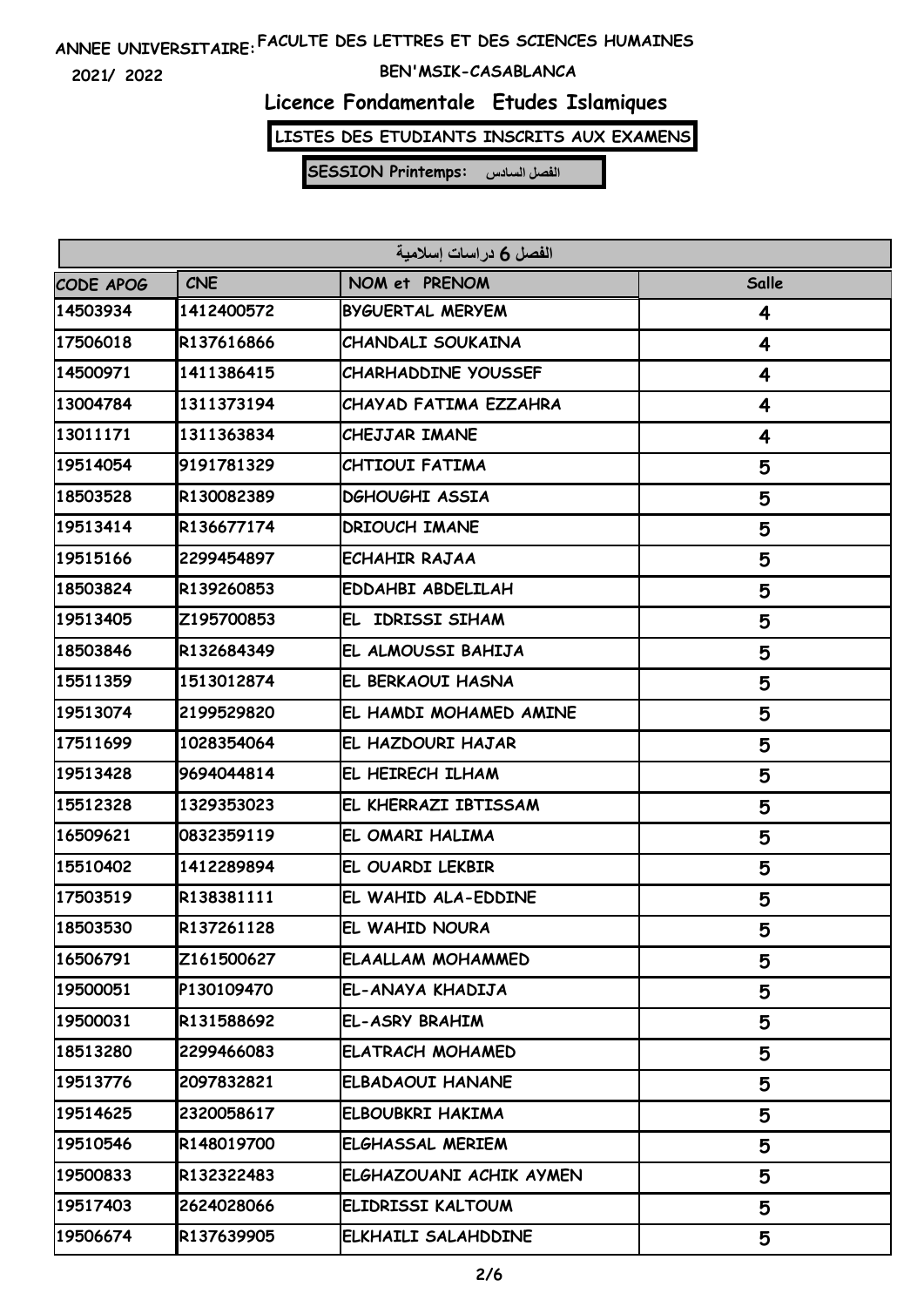**2021/ 2022**

#### **BEN'MSIK-CASABLANCA**

### **Licence Fondamentale Etudes Islamiques**

**LISTES DES ETUDIANTS INSCRITS AUX EXAMENS**

| الفصل 6 دراسات إسلامية |            |                           |       |  |
|------------------------|------------|---------------------------|-------|--|
| CODE APOG              | <b>CNE</b> | NOM et PRENOM             | Salle |  |
| 4055558                | 2422454075 | ELMACHROUH ABDELGHANI     | 5     |  |
| 19501266               | R141028821 | <b>ELMEKKI TARIK</b>      | 5     |  |
| 14510479               | 9491501316 | <b>ELMOUDDANE FATIMA</b>  | 5     |  |
| 18508373               | R130280453 | <b>ELOMARI HASNAE</b>     | 5     |  |
| 19515156               | 8888006982 | ELOUARDI FATIMA           | 5     |  |
| 18503015               | R139944588 | <b>ENNILOU ABDERRAHIM</b> | 5     |  |
| 19500043               | R139701313 | <b>ESSADIKI HAMZA</b>     | 5     |  |
| 14502455               | 1412370871 | <b>ESSALEK HALIMA</b>     | 5     |  |
| 18501057               | R137338104 | <b>ESSALHI SOUMIA</b>     | 5     |  |
| 17512906               | 2022500758 | ESSEDDIKI SALAH EDDINE    | 5     |  |
| 17511436               | E138205544 | <b>EZIAMI IBTISSAM</b>    | 5     |  |
| 14506958               | 1412408867 | <b>EZ-ZAKI FATIMA</b>     | 5     |  |
| 14507456               | 1411419542 | EZZITOUNI ABDELAZIZ       | 5     |  |
| 18513483               | 9896459814 | <b>FAHIL SANAA</b>        | 5     |  |
| 15504994               | 1511386068 | <b>FAREH YOUNESS</b>      | 5     |  |
| 21522479               | 9795217780 | <b>FARSAOUI FOUZIA</b>    | 5     |  |
| 19504875               | R136704301 | FAYAQ KHADIJA             | 5     |  |
| 14502386               | 1412362590 | <b>FEDFANE SOUKAINA</b>   | 5     |  |
| 12015605               | 1210386711 | <b>GHALEM IMANE</b>       | 5     |  |
| 16506634               | R136654143 | <b>GHARIB CHAIMAA</b>     | 5     |  |
| 16506466               | 8888156008 | <b>GOUILMI ABDELJALIL</b> | 5     |  |
| 19515276               | 9391290249 | HADDOUB HAMID             | 5     |  |
| 14508576               | 1412292351 | HAJJOUBI MARYAM           | 5     |  |
| 17503119               | R130172021 | <b>HALAB ZINEB</b>        | 5     |  |
| 19511949               | K137495349 | <b>HALAOUAT AHLAM</b>     | 5     |  |
| 19511242               | 1982823612 | HAMROUCH MALIKA           | 5     |  |
| 19514685               | 1027382318 | <b>HIBAOUI LATIFA</b>     | 5     |  |
| 17501100               | R130391463 | <b>HILAL AMINE</b>        | 5     |  |
| 19500383               | Z194600100 | IMAD ABID                 | 5     |  |
| 19518849               | 9292372273 | ISMAILI LAMRHARI HICHAM   | 5     |  |
| 19500030               | Z192000847 | JABARI SOUAD              | 5     |  |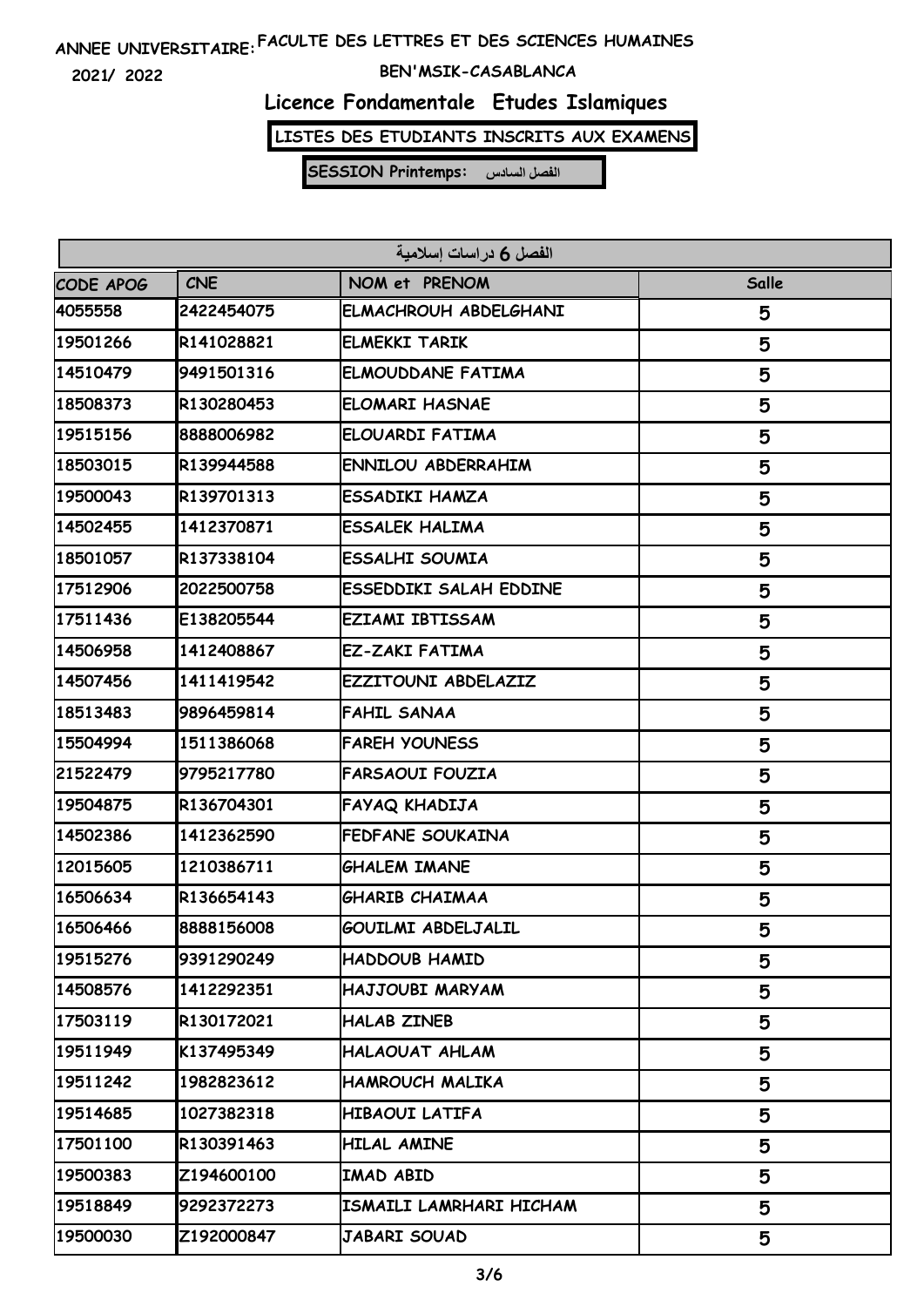**2021/ 2022**

#### **BEN'MSIK-CASABLANCA**

### **Licence Fondamentale Etudes Islamiques**

**LISTES DES ETUDIANTS INSCRITS AUX EXAMENS**

| الفصل 6 دراسات إسلامية |            |                           |       |  |
|------------------------|------------|---------------------------|-------|--|
| <b>CODE APOG</b>       | <b>CNE</b> | NOM et PRENOM             | Salle |  |
| 18505132               | Z184600186 | JAMAL JAMILA              | 5     |  |
| 15505877               | 1515411631 | KALAKHI MOHAMED           | 5     |  |
| 17506614               | R138918767 | <b>KHALIDI ZINEB</b>      | 5     |  |
| 15511299               | 9292739601 | <b>KHAYI MOHAMED</b>      | 5     |  |
| 8000245                | 2826347870 | <b>KOUAR SAADIA</b>       | 5     |  |
| 18503505               | Z181900038 | LAASSAL BOUJEMAA          | 5     |  |
| 21518990               | 2098469089 | LABDAA AZIZA              | 5     |  |
| 19512021               | D137852554 | LABHIRI AHMED             | 6     |  |
| 15509507               | 1515416990 | <b>LABYAD NAJAT</b>       | 6     |  |
| 19500214               | Z192101376 | LACHHAB KHADIJA           | 6     |  |
| 16505769               | R133404781 | LACHHAB KHADIJA           | 6     |  |
| 19513125               | 2321402970 | LAFTAIHI FATIMA EZ -ZAHRA | 6     |  |
| 6110394                | 2624451758 | LAHBEL FATIMA-ZAHRA       | 6     |  |
| 18503831               | R130907869 | LAKEHAL OUMAIMA           | 6     |  |
| 13005111               | 1311364082 | <b>LATIFI MERYEM</b>      | 6     |  |
| 15509931               | 1513359467 | LEGDALI SOUKAINA          | 6     |  |
| 19516310               | W190000551 | LEMZOUDI ABDELLAH         | 6     |  |
| 18505140               | Z182100342 | LOTFI SIHAM               | 6     |  |
| 19512768               | 9694461124 | <b>MAAOUAD HICHAM</b>     | 6     |  |
| 19514048               | 2097289585 | <b>MABROUK MOUNIR</b>     | 6     |  |
| 16510303               | R133684779 | IMACHBAETE ILYAS          | 6     |  |
| 18508354               | R130013969 | MAHER HAMZA               | 6     |  |
| 19514887               | 9795068928 | <b>MAHFOUDI HANANE</b>    | 6     |  |
| 18507514               | R134360977 | MAJDI LAILA               | 6     |  |
| 19513411               | 9191206206 | <b>MAKROUB ES-SAADIA</b>  | 6     |  |
| 19513821               | 2199457001 | <b>MANDOUR HICHAM</b>     | 6     |  |
| 19501341               | Z191700380 | MANIANI AICHA             | 6     |  |
| 19513644               | R130141413 | <b>MAROUANI HAMZA</b>     | 6     |  |
| 19501243               | Z194600036 | MCHICH NADIA              | 6     |  |
| 19514266               | 9795701654 | MECHBAL LAMEA             | 6     |  |
| 19511933               | R130936260 | MEKKAOUI ABDELLAH         | 6     |  |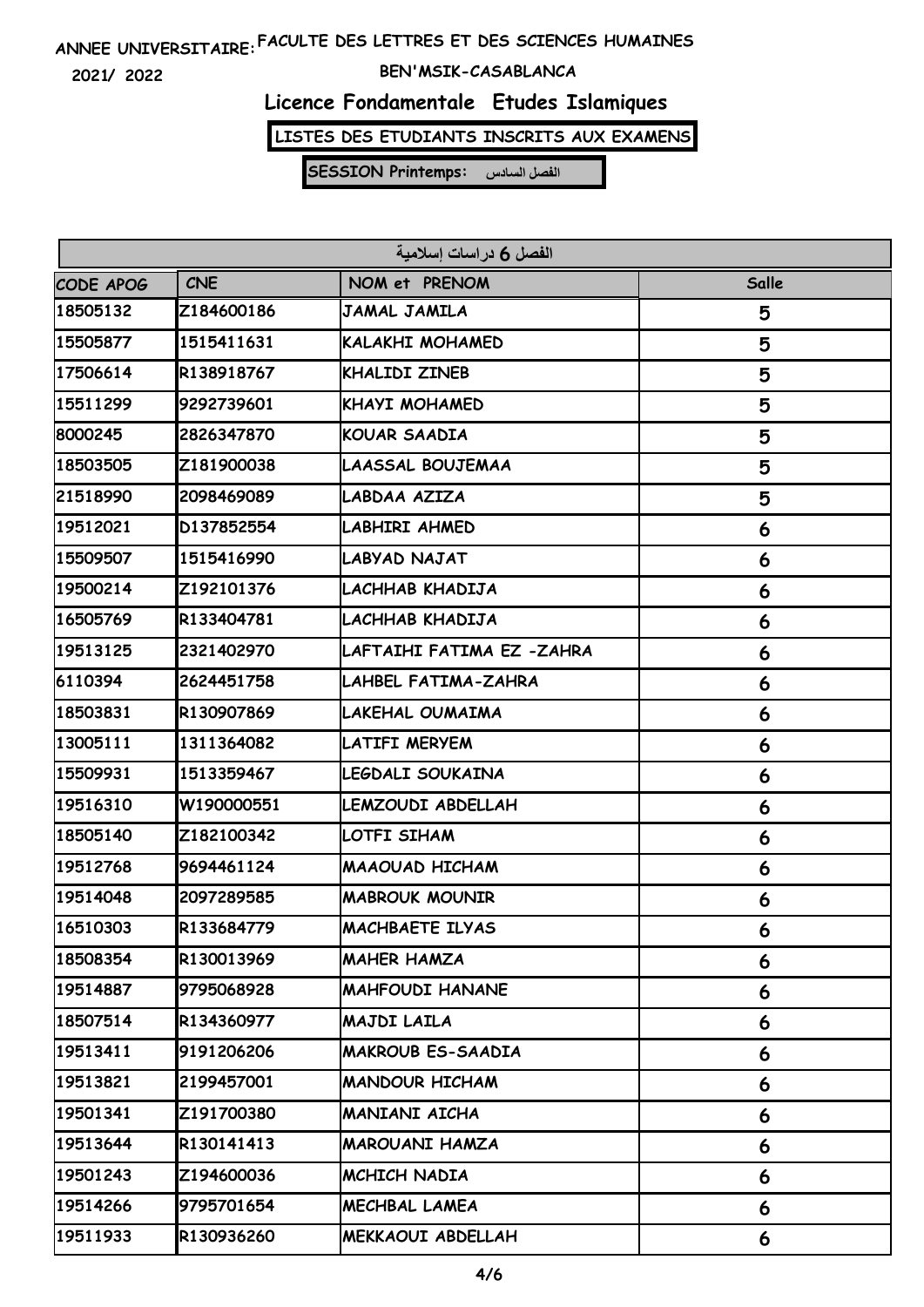**2021/ 2022**

#### **BEN'MSIK-CASABLANCA**

### **Licence Fondamentale Etudes Islamiques**

**LISTES DES ETUDIANTS INSCRITS AUX EXAMENS**

| الفصل 6 در اسات اسلامية |            |                         |                         |  |
|-------------------------|------------|-------------------------|-------------------------|--|
| CODE APOG               | <b>CNE</b> | NOM et PRENOM           | Salle                   |  |
| 19514038                | 8989401442 | <b>MHAIMAH MOHAMED</b>  | 6                       |  |
| 19513121                | 2097460033 | MIFTAH AL KHAIR SIHAM   | 6                       |  |
| 19501046                | R130159688 | MOUAZZAZ KHADIJA        | 6                       |  |
| 77508161                | 2500000001 | <b>MOUMOU OMAR</b>      | 6                       |  |
| 17504114                | K147021372 | MOUNASSIR KHAOULA       | 6                       |  |
| 19504073                | R130038784 | <b>MSALEK YOUNES</b>    | 6                       |  |
| 16506036                | R135843636 | NAIMI AYOUB             | 6                       |  |
| 18510752                | R130168929 | NAINIA CHAIMAE          | 6                       |  |
| 14511229                | 2220454278 | NAJAH ABDELLAH          | 6                       |  |
| 19500053                | R130414197 | NAKACH MALIKA           | 6                       |  |
| 18513569                | 9492510475 | NAZIH BOUCHAIB          | 7                       |  |
| 3026107                 | 2199453828 | NOUADER SALAHDDIN       | 7                       |  |
| 19501233                | 2158685541 | NOUR EL HIRJANE ASMAA   | $\overline{\mathbf{7}}$ |  |
| 19507129                | Z192000520 | <b>OUASSIFI HAFSSA</b>  | 7                       |  |
| 19514059                | R140003701 | <b>OUGHASSAL MERYEM</b> | 7                       |  |
| 19512938                | R133483539 | RADEBY HAMZA            | 7                       |  |
| 18503567                | M132237681 | RAHMANI CHAIMAE         | 7                       |  |
| 19513996                | 9991506160 | RAOUAH NAIMA            | 7                       |  |
| 17503967                | F136380206 | <b>RAYF MARIA</b>       | 7                       |  |
| 19501095                | R131933559 | RHAMADI WAFAA           | 7                       |  |
| 19500209                | R131669381 | RMAIDI MERYEM           | 7                       |  |
| 19500807                | R131350112 | ROUAY MERRYEM           | $\overline{\mathbf{7}}$ |  |
| 18503342                | R147111341 | ROUFID SALIHA           | $\overline{\mathbf{7}}$ |  |
| 16503748                | R137616874 | ROUFID SOUMIYA          | 7                       |  |
| 17503901                | R137605341 | SABBAR OUMAIMA          | $\overline{\mathbf{7}}$ |  |
| 18509627                | R147111199 | SAHRAOUI SOUMIA         | $\overline{\mathbf{7}}$ |  |
| 14501169                | 1411365223 | SAKINE ABDERRAHIM       | $\overline{\mathbf{7}}$ |  |
| 17502687                | R133431763 | <b>SALAHBOU CHAIMAE</b> | $\overline{\mathbf{7}}$ |  |
| 19500449                | Z191500067 | <b>SALLOK YOUNESS</b>   | $\overline{\mathbf{7}}$ |  |
| 21517610                | 9391501298 | SOUIRAK AICHA           | $\overline{\mathbf{7}}$ |  |
| 6110374                 | 2624448909 | TAHIRI MOHAMMED         | 7                       |  |